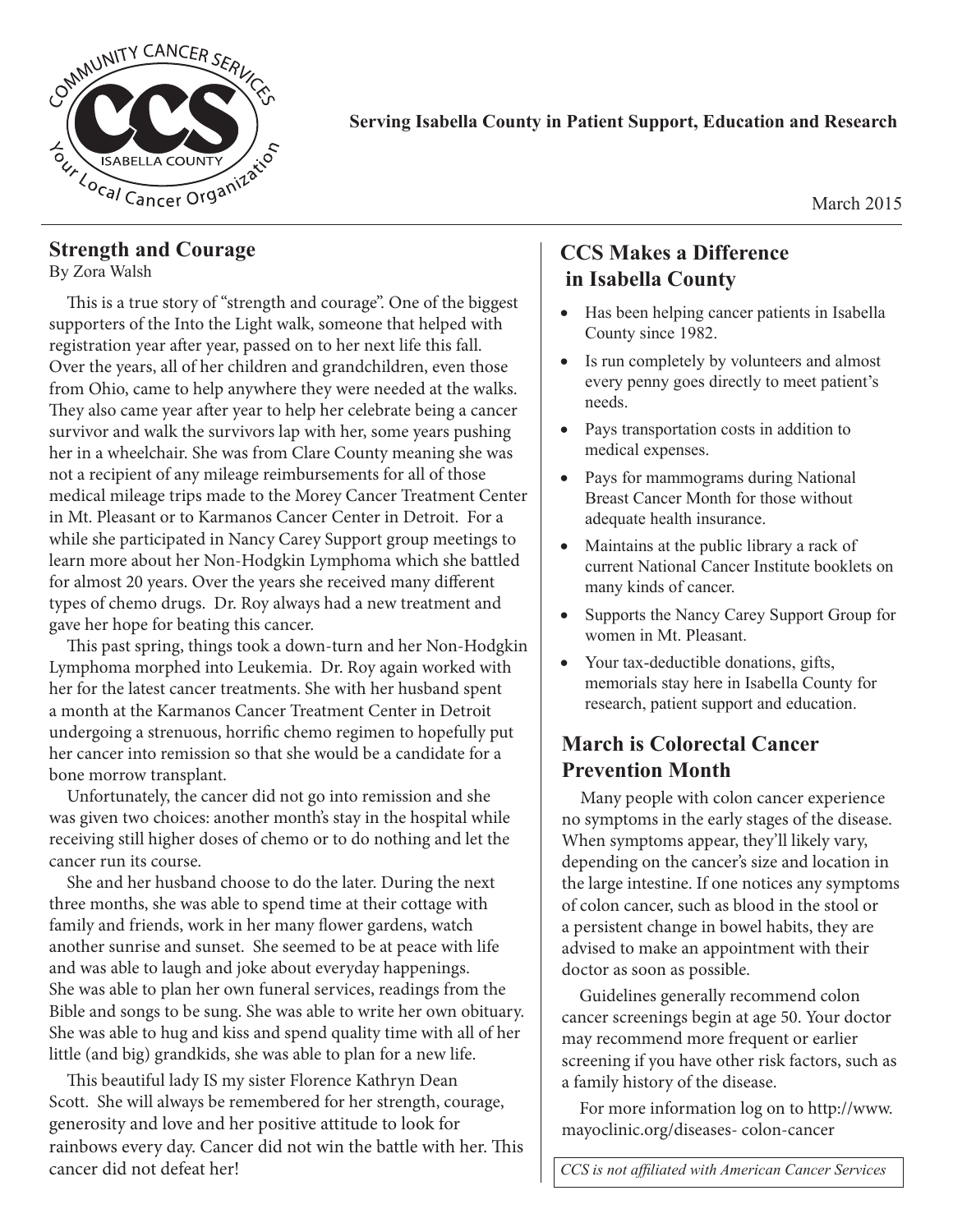#### **Sue Richmond Nominated for Eagle Award** *"Celebrating those who make Mt. Pleasant special."*

CCS is extremely proud to nominate Sue Richmond to receive a prestigious Chamber of Commerce "Eagle Award" for outstanding service and dedication to our community. Sue has been an important part of the Into the Light Cancer Awareness walks since the very beginning – almost 17 years ago. In addition her dedication to the Into the Light walk and Community Cancer Services, Sue is involved in many community events and fundraisers including the Summer Fest summer festival, and the Bird Red Cross auction. She has given endlessly to her community and well deserves recognition for her countless hours of community service.

The Chamber of Commerce's "Citizen of the Year Award Banquet was February 28th at Bucks Run. **Nancy Carey Support Group for Women**

# **Nancy Carey Support Group for Women**

Zora Walsh

When I was first diagnosed with breast cancer so many years ago, I was desperate to talk with other people that had gone through what I was experiencing. I even went so far as to phone women I didn't know but had heard they had had breast cancer just to ask questions: "what comes next? How does this work? Chemo? Where can I purchase a wig? What about reconstruction and implants? What about the new experimental drug Tamoxifen? What are the side effects?" This was a horrendously truly scary time full of "unknowns" and there were no cancer support groups or even internet web sites available to help me.

Help is now available for women in our community: the "Nancy Carey Support Group." This amazing group of compassionate women meets the last Wednesday of each month to provide friendship, information and comfort to those who have had a cancer diagnosis recently or in the past. Women at any stage of diagnosis or treatment are welcome to attend. The meetings are informal, upbeat and informational and begin at 7:00 pm at Oxford Row/Canterbury club house. Call Giesela Moffitt at 772-1602 for more information.





www.smile.amazon.com

**Something Check out our website! Read past**  $\overline{R}$  payaletters letect paya newsletters, latest news and newsletters, latest news and involvements, photos and more! involvements, photos and more! **www.isabellacommunitycancer.org**



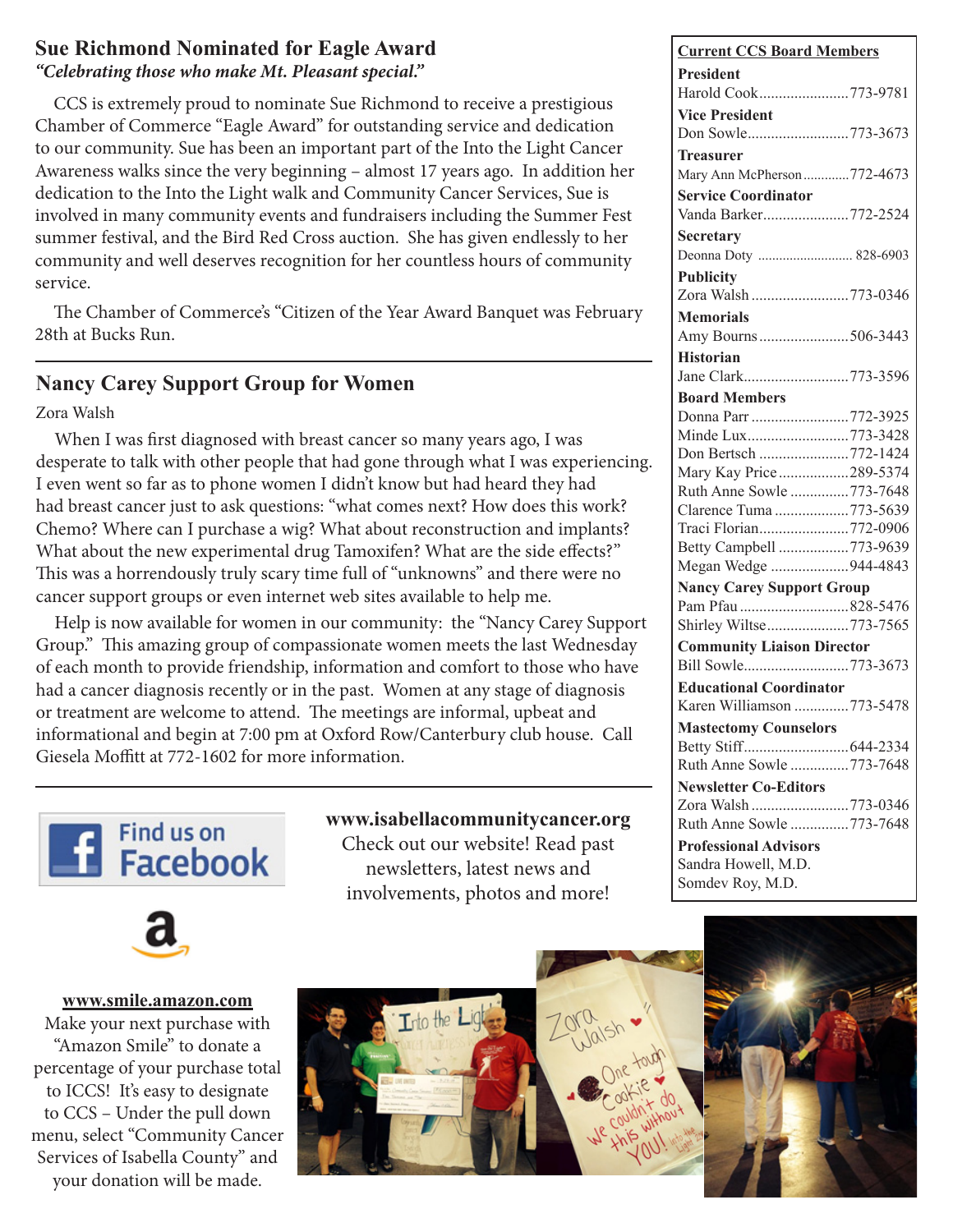## **CCS Board of Directors Meetings**

Board of Director Meetings are held the second Thursday of each month at 6:30 pm at the Commission on Aging building on Lincoln Road. New members are always welcome. If you are looking for a tangible way to give back to your community, consider CCS. For more information call Harold at 773-9781.

## **Thank You from our Clients**

CCS receives many thank you notes from clients throughout the year. At Christmas time, CCS distributes gas cards for the clients. Here are a few of the thank you notes. All of our clients are confidential so we can't print names.

- My husband was overwhelmed when he opened your Christmas card to find two gas cards. All that you have done for us, and you are still giving. Thank you so much and God bless all of you.
- "Just wanted to say 'Thank You' for the gas cards from CCS. I used it on my last trip to Ann Arbor. I don't have to go again until August. Thank you."
- "Thank you for all of your support during this past year."
- "Thank you for the gas cards. You always seem to know when I need the extra cash. My husband had a massive heart attack one night coming home from the hospital. I didn't know where I was going to get money for the rest of the week to go back and forth to the hospital. Your cards were in the mail that night. Thank for your caring."

### **Important Phone Numbers**

Pardee Fund of Isabella County 772-6896 Community Cancer Service 772-2524 NCI (up-to-date information) 1 800-4CANCER Y-ME: (24 hour breast cancer hotline) 1 800-221-2141

#### **Veterans Concert**

Almost 80 members of the Central Michigan Area Concert Band, under the direction of Claude Lemmer, presented a "Veteran's Day Concert" to a full house at Plachta Auditorium at Central Michigan University on November 9th 2014. Thank you band members for an enjoyable afternoon. Thanks also to Krapohl Ford – Lincoln for their continued sponsorship of this annual event.

## **Mileage Program for Cancer Treatment Travel**

\$52,264.00. This is a lot of money! It is the amount that CCS distributed to clients in 2014 for mileage to and from cancer treatments. If you are in need of financial help with your medical mileage CCS is here to help you. Call Vanda, the Patient Coordinator, at 772-2524, for more information.

#### **Election of Officers**

The following individuals were elected to a two year term beginning on January 1, 2015 and ending December 31, 2017: Vice President – Bill Sowle; Treasurer; Mary Ann McPherson; Historian, Jane Clark; Community Liaison Director, Bill Sowle; Memorials Coordinator, Amy Burns.

## **Women Battling Cancer Can Look Good… Feel Better**

Headliners Salon stylists will offer a hands on program on March 9th from 9:30 to 11:30 am at the Morey Cancer Center. Their trained, licensed cosmetologists will give instructions on makeup, skin care, nail care and suggestions for using wigs, turbans and scarves. Contact the ACS @ 800-227-2345 to register for this free program.

| <b>Memorials / Luminary Request Form</b> |  |  |
|------------------------------------------|--|--|
|                                          |  |  |

Yes, I would like to make a tax deductible donation to Community Cancer Services.

Please accept this contribution in the amount of \$

In Memory of:\_\_\_\_\_\_\_\_\_\_\_\_\_\_\_\_\_\_\_\_\_\_\_\_\_\_\_\_\_ or in Honor of:\_\_\_\_\_\_\_\_\_\_\_\_\_\_\_\_\_\_\_\_\_\_\_\_\_\_\_\_\_\_\_

Your name: \_\_\_\_\_\_\_\_\_\_\_\_\_\_\_\_\_\_\_\_\_\_\_\_\_\_\_\_\_\_\_\_\_\_\_\_\_\_ Phone: \_\_\_\_\_\_\_\_\_\_\_\_\_\_\_\_\_\_\_\_\_\_\_\_\_\_\_\_\_\_

Address:

City, State, Zip:

Send to: Community Cancer Services of Isabella County, PO Box 36, Mt. Pleasant, MI 48804-0036 An acknowledgement will be sent to the person or family you choose. Your gift will help fight cancer in a concrete way.  $\bullet\bullet\bullet\bullet\bullet$ 

\*Please make a luminary in honor of \_\_\_\_\_\_\_\_\_\_\_\_\_\_\_\_\_\_\_\_\_\_\_\_\_\_\_\_\_\_\_\_\_\_\_\_\_\_\_\_\_\_\_\_\_\_\_\_\_\_\_\_\_\_\_

for the "Into the Light" cancer awareness walk this fall.